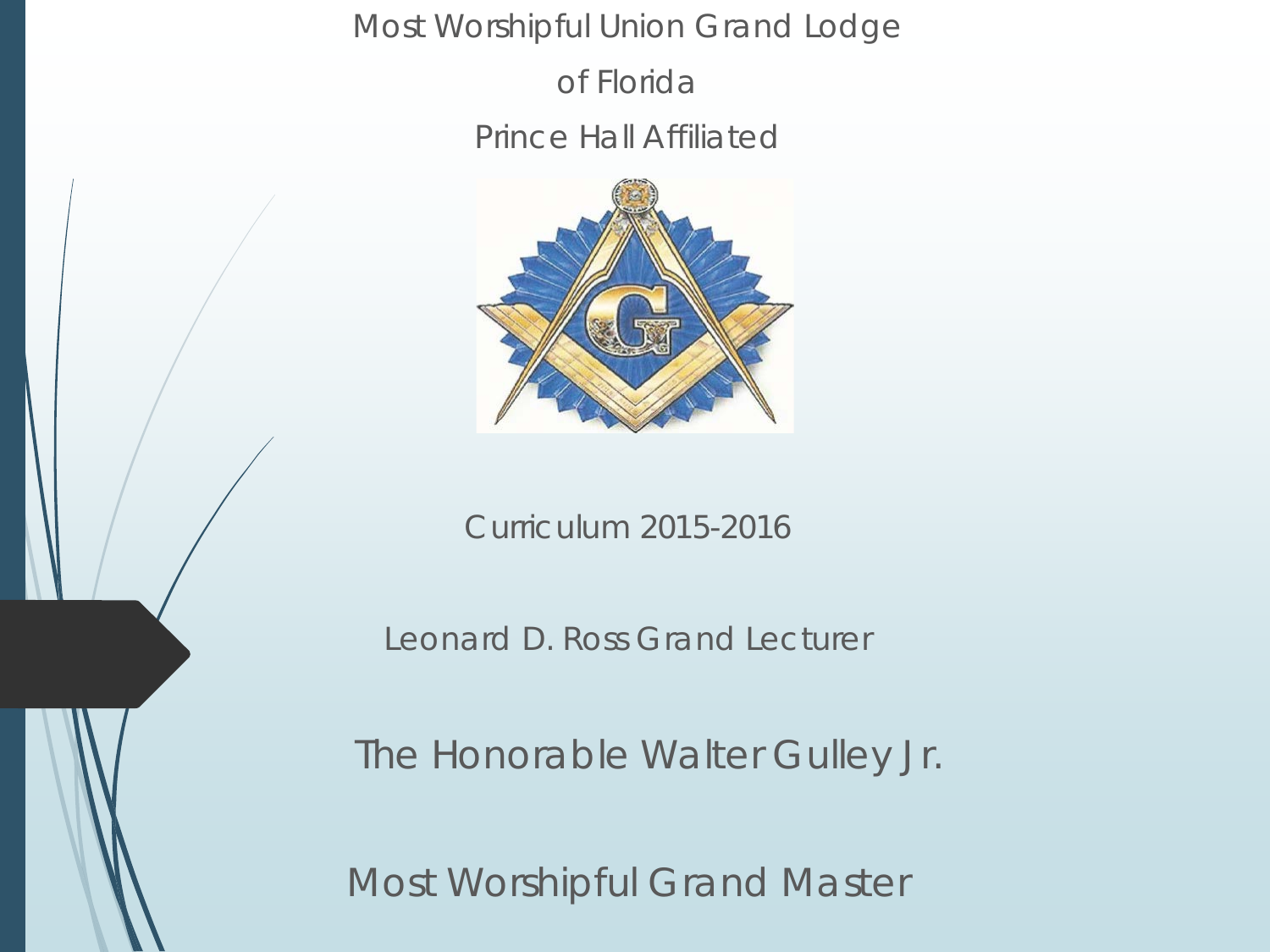# CURRICULUM 2015-2016

- Below you will find the Curriculum for the Most Worshipful Grand Lodge for the period of August 2015 thru July 2016. All Grand Lodge Curriculum subjects must be taught during the curriculum year. Each Grand Instructor is required to do 2 Workshops a year, and will be required to teach at least one subject at each workshop.
- **Grand Instructors and Lodge Instructors are** required to be present at all workshops, grand visitations, and midyear meetings. All Grand Instructors will make their semi-annual reports to their respective Zone Coordinators. All Lodge Instructors are required to make their quarterly reports to Grand Instructors.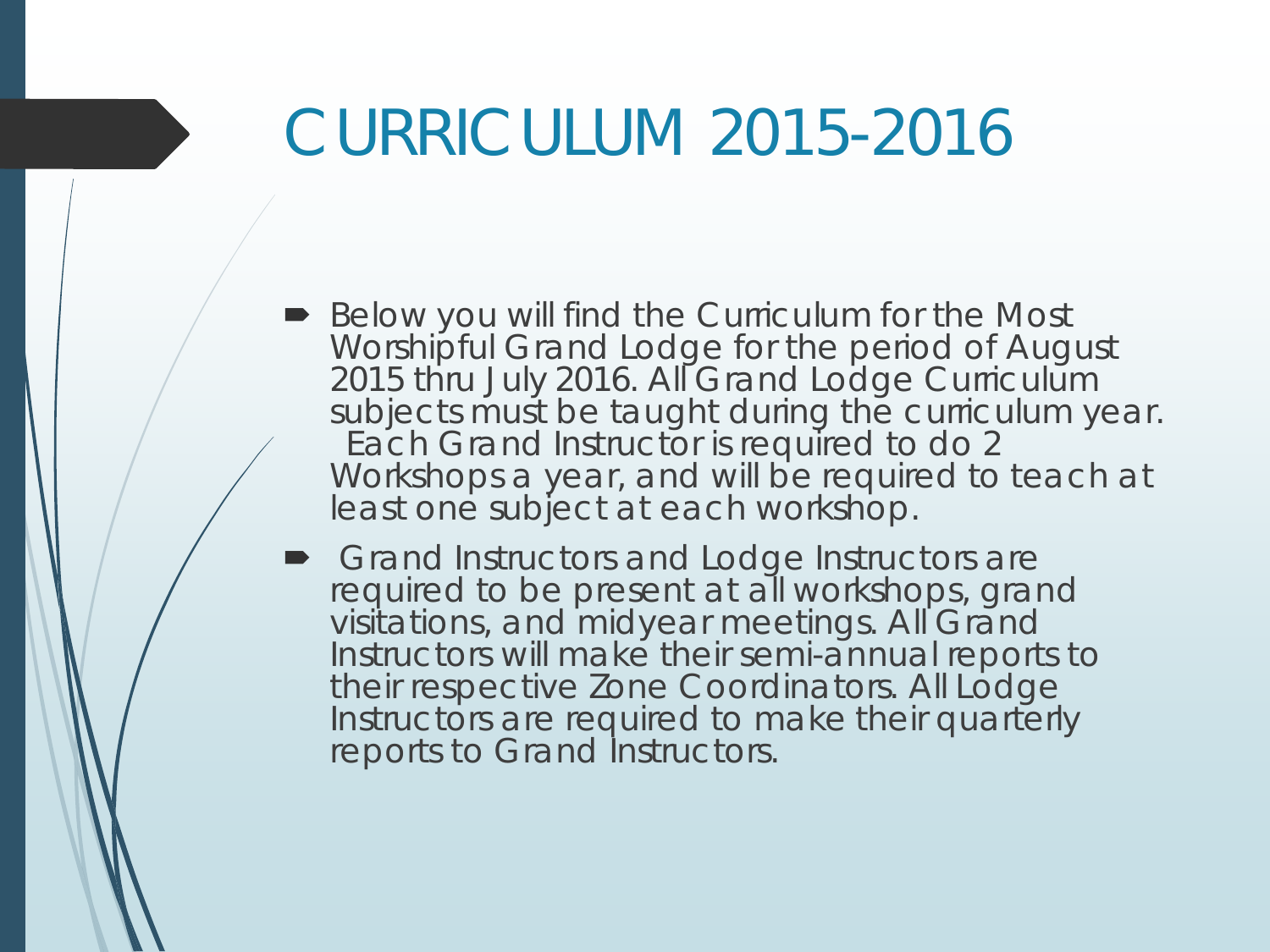### 1st Quarter: August 2015 thru October 2015

- Duties and Responsibilities of the Lodge Officers, specifically the Worshipful Master, Senior Warden, Junior Warden, Senior Deacon, and Tyler.*\*Required*
- The significance of and importance of being in attendance on the festive days (St. John
- The Baptist, St. John the Evangelist and Prince Hall Day). *\*Required.*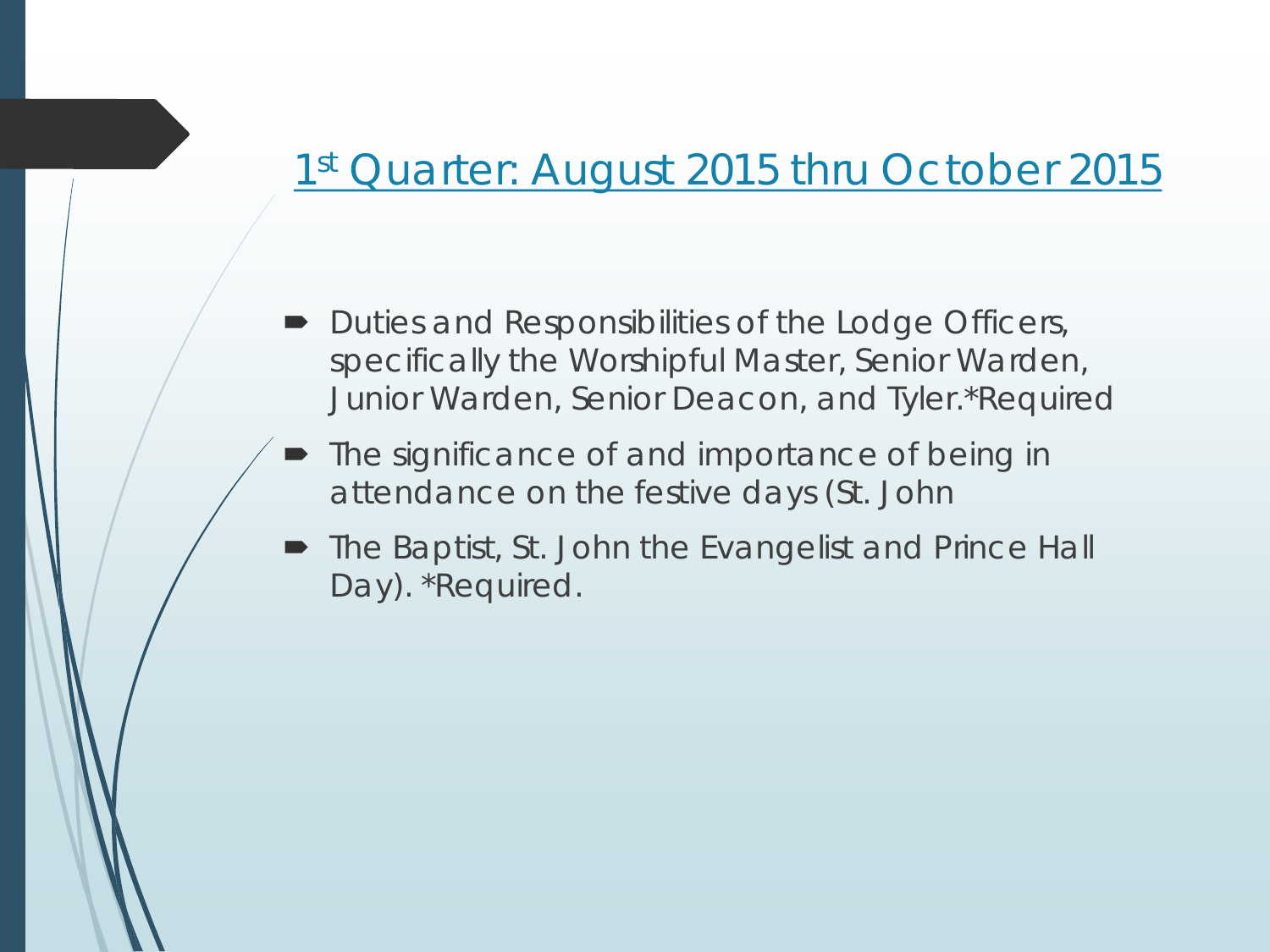The dress for Saints John Days and Prince Hall Day will be followed as printed in the Protocol Book; however, make note of the optional portion where it references the apron for the St. John Festive Days. Henceforth, during my tenure the Brothers will wear black or dark suits, white shirts, neckties, (No Bowties), black socks, black shoes, dress aprons, collars, blue badges and Grand Lodge pin. All Master Masons will come dressed as such. No other houses will be represented on the male side. The only Masonic Bodies recognized on Saints John Days will be Blue Lodges, the Order of Eastern Star Chapters and Heroines of Jericho Courts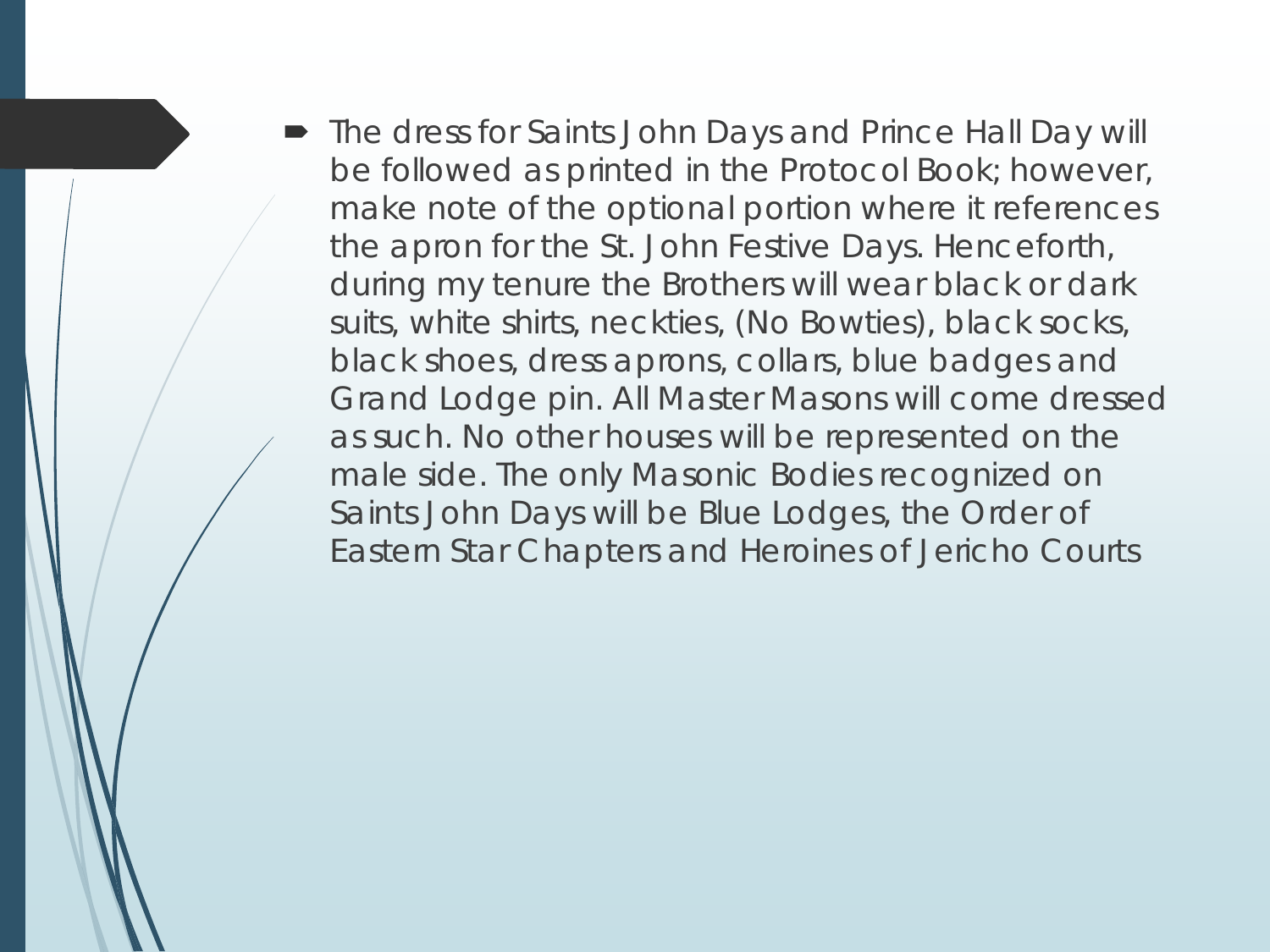- Prince Hall Day continued All elected and appointed Grand Lodge Officers are To wear their Grand Lodge Aprons, white (dress) gloves, collars, blue
- Badges, and Masonic pins. For the remaining houses, the Top 3 Officers in each house are to wear their respective regalia. *\*Required*
- What is the duty of the Investigation Committee? \*Required
- **Criminal Background Check Process \*Required**
- 1<sup>st</sup> Degree Entered Apprentice Core Curriculum (To be used for new candidates and does not have to be taught in a particular quarter).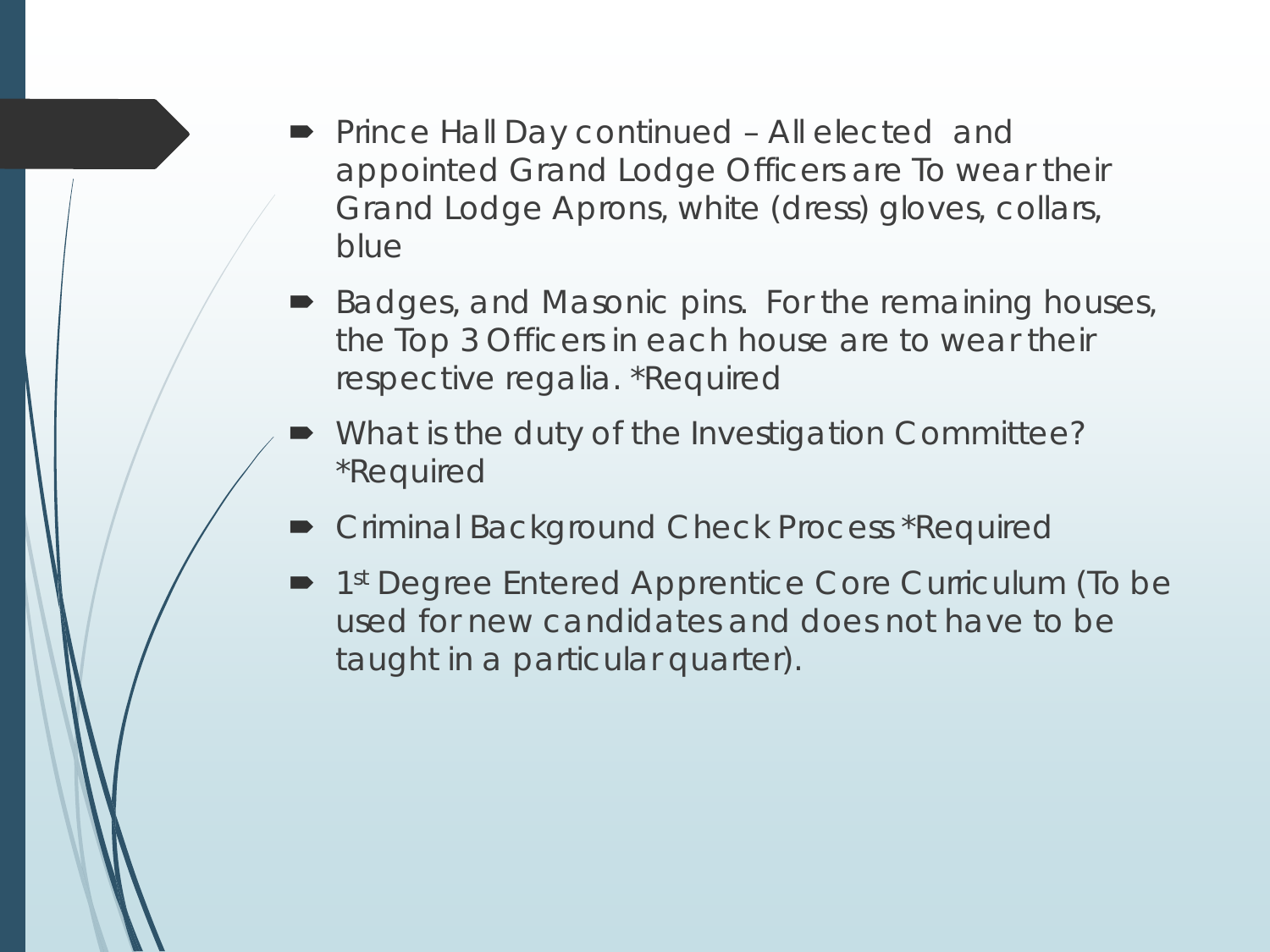- Psalm 133
- Book of Ruth
- White Apron
- Three Great Lights
- Three Lesser Lights
- Twenty four Inch Gage and Common Gavel
- Rough Ashlar and Perfect Ashlar
- Masonic Charity (1Corinthians 13: 1-13)
- Due Guard/Sign of Entered Apprentice
- Real Grip of Entered Apprentice
- What is a lodge?
- Grand Master's Check Word
- The Nineteenth Landmark (A belief in God is a requirement of every candidate of Freemasonry).
- The Twentieth Landmark (The belief in a resurrection of life)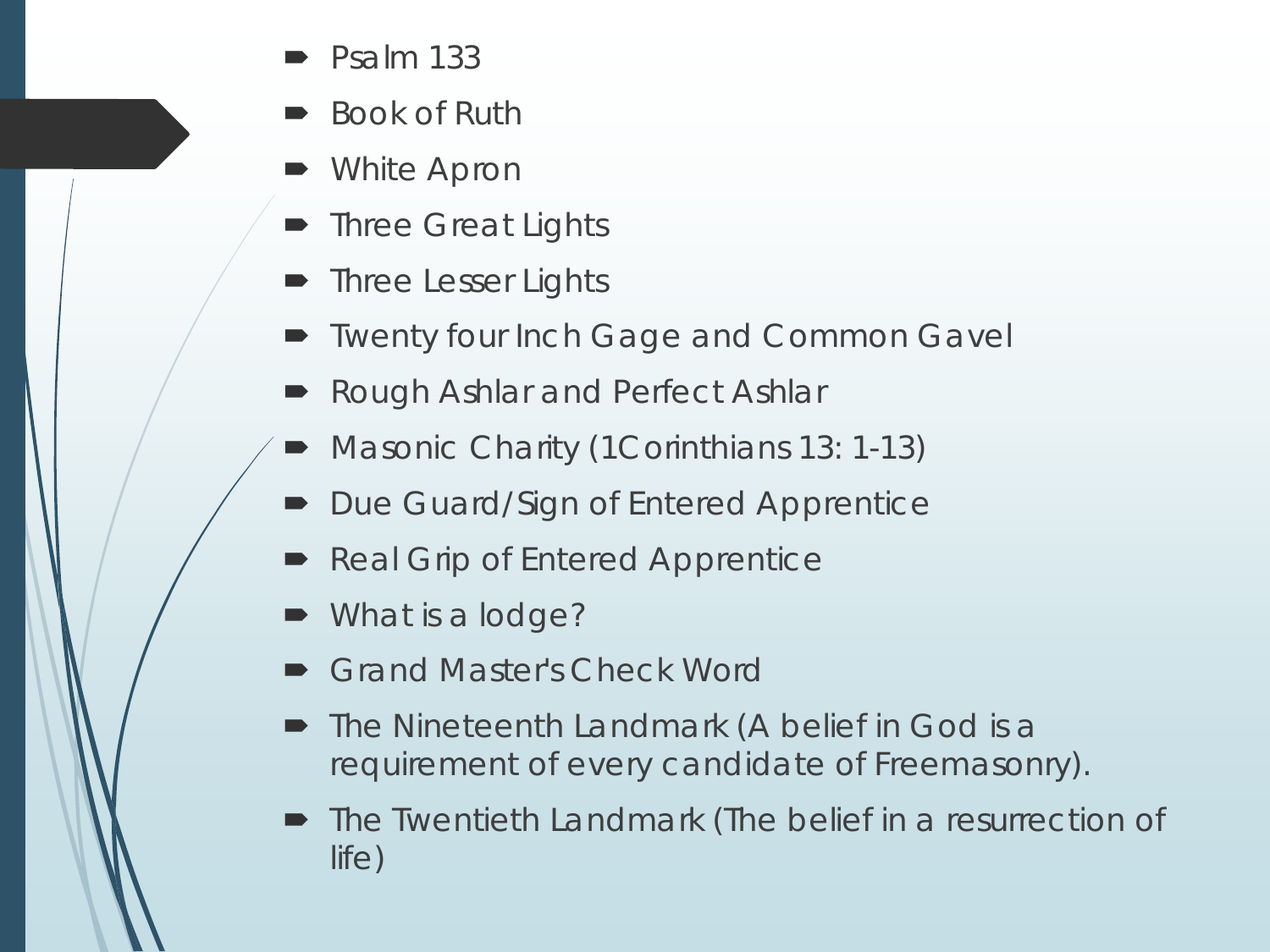#### 2"d Quarter: November 2015 thru January 2016

- How to enter the Lodge on 3, 5, and 7 (Only at the request of the Worshipful Master). *\*Required*
- How to walk the Tyler's Sword? *\*Required*
- 2"d Degree Fellow Craft Core Curriculum (To be used for new candidates and does not be have to be taught in a particular quarter).
- Amos 7: 7-8
- Shibboleth (Ritual and Judges 12:6).
- Pillars Boaz (2Chron. 3:17) and Jachin (1 Kings 7:21 and ritual).
- Middle Chamber. (1 Kings 6:8 and ritual).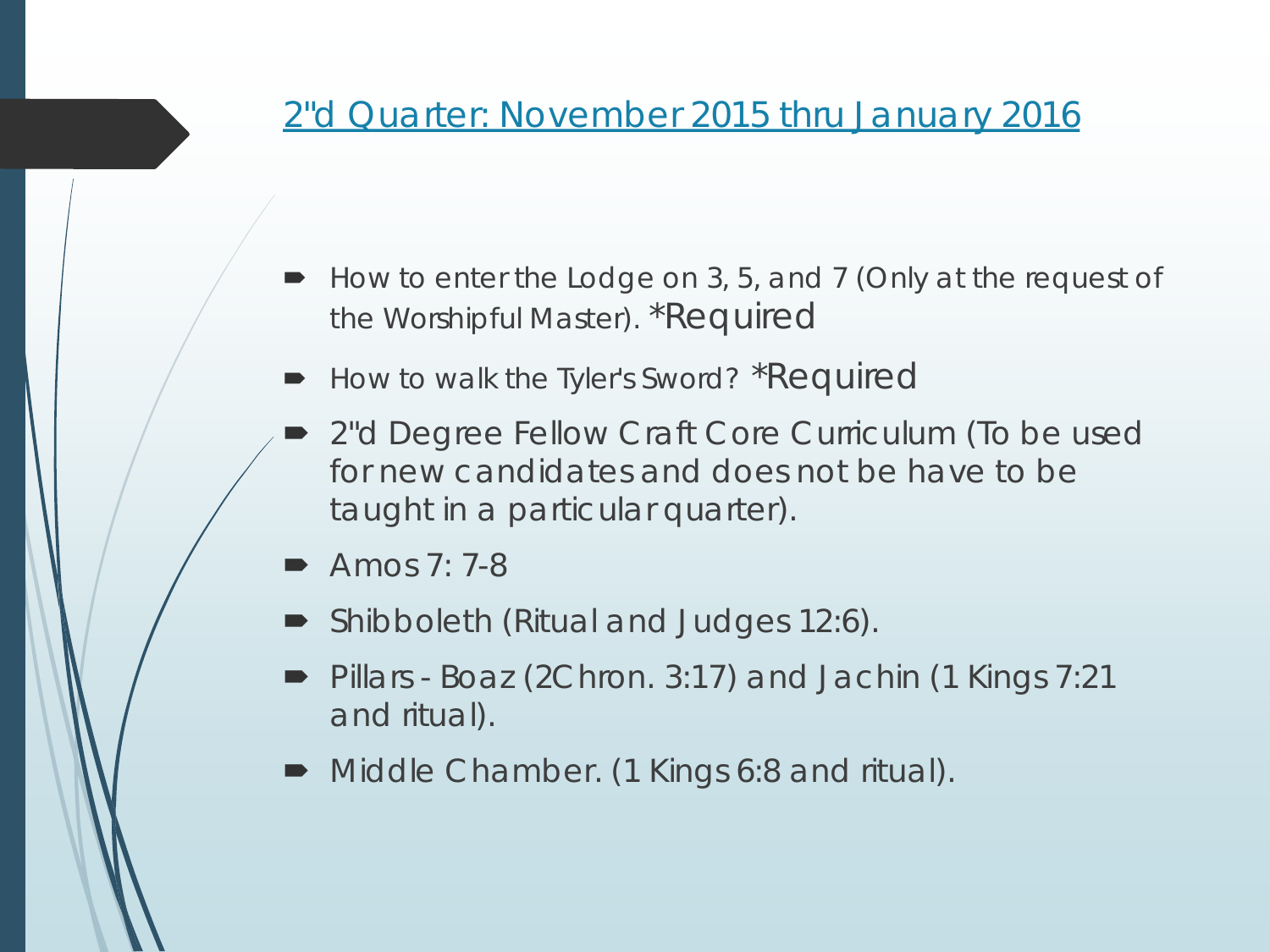- Winding Stairs 3, 5, and 7. (1st King 6:8 and ritual).
- Fellow Craft Wages Corn, Wine, and Oil.
- David's 1<sup>st</sup> anointing to be king. (1Samue I16: 1 13).
- Square, Level, and Plumb
- Due Guard/Sign of Fellow Craft
- Real Grip of A Fellow Craft
- **Pass Grip of Fellow Craft**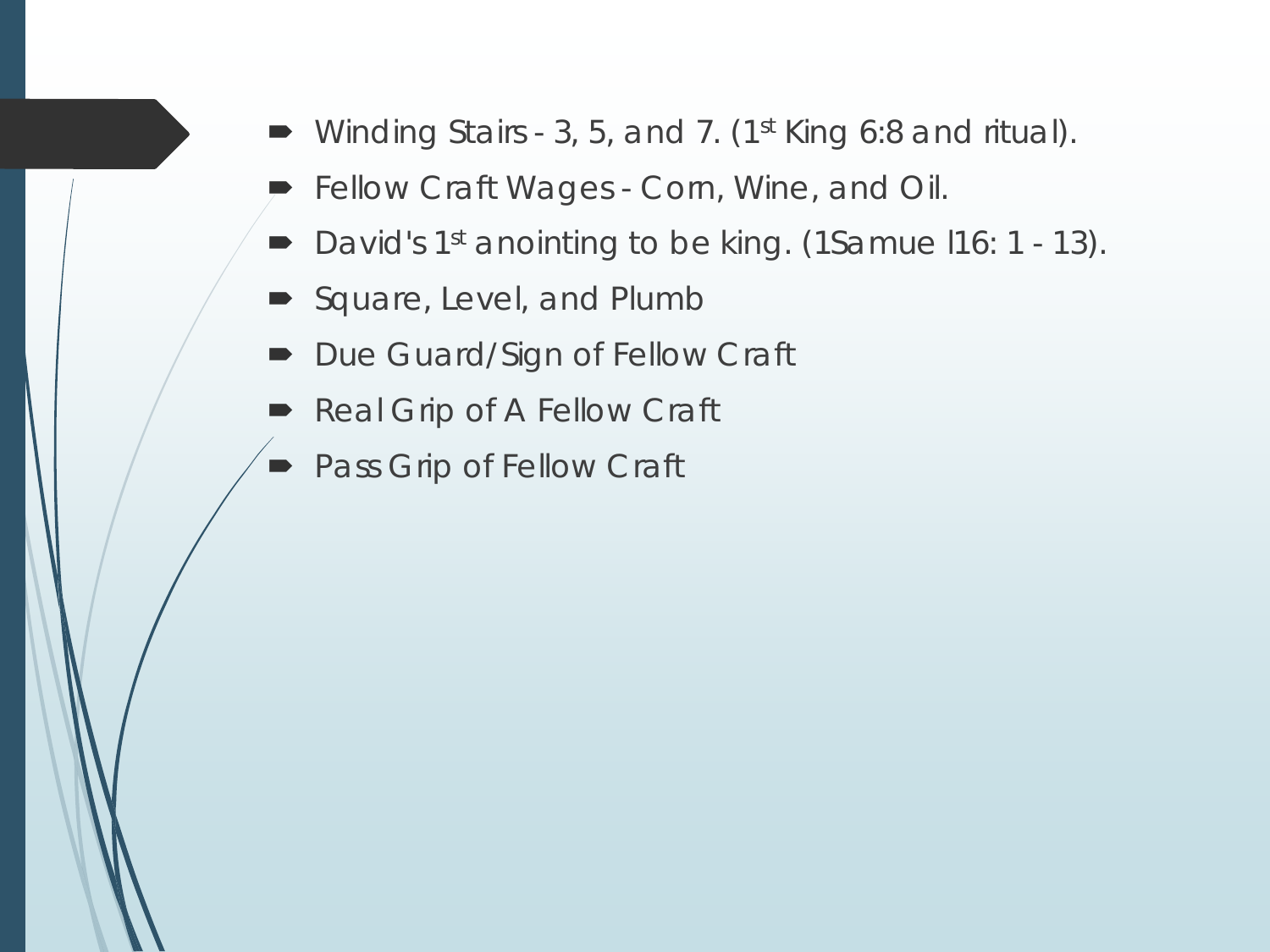## 3rd Quarter: February thru April 2016:

- Services at the Church or Funeral Home or Home of the deceased (Wake} **Note: Grand and Lodge Instructors the Wake and the Graveside services are equally important, it is the last thing that we do for a brother and they should be done with dignity, respect, and great professionalism.**
- {It is recommended that the Grand Instructor chooses the Wake or Graveside Service due to amount of time it takes to become ritualistically proficient. Based on the Grand Instructor's doing a Quarterly Visit, the Grand Instructor should demonstrate the ceremony during the 1<sup>st</sup> Quarter.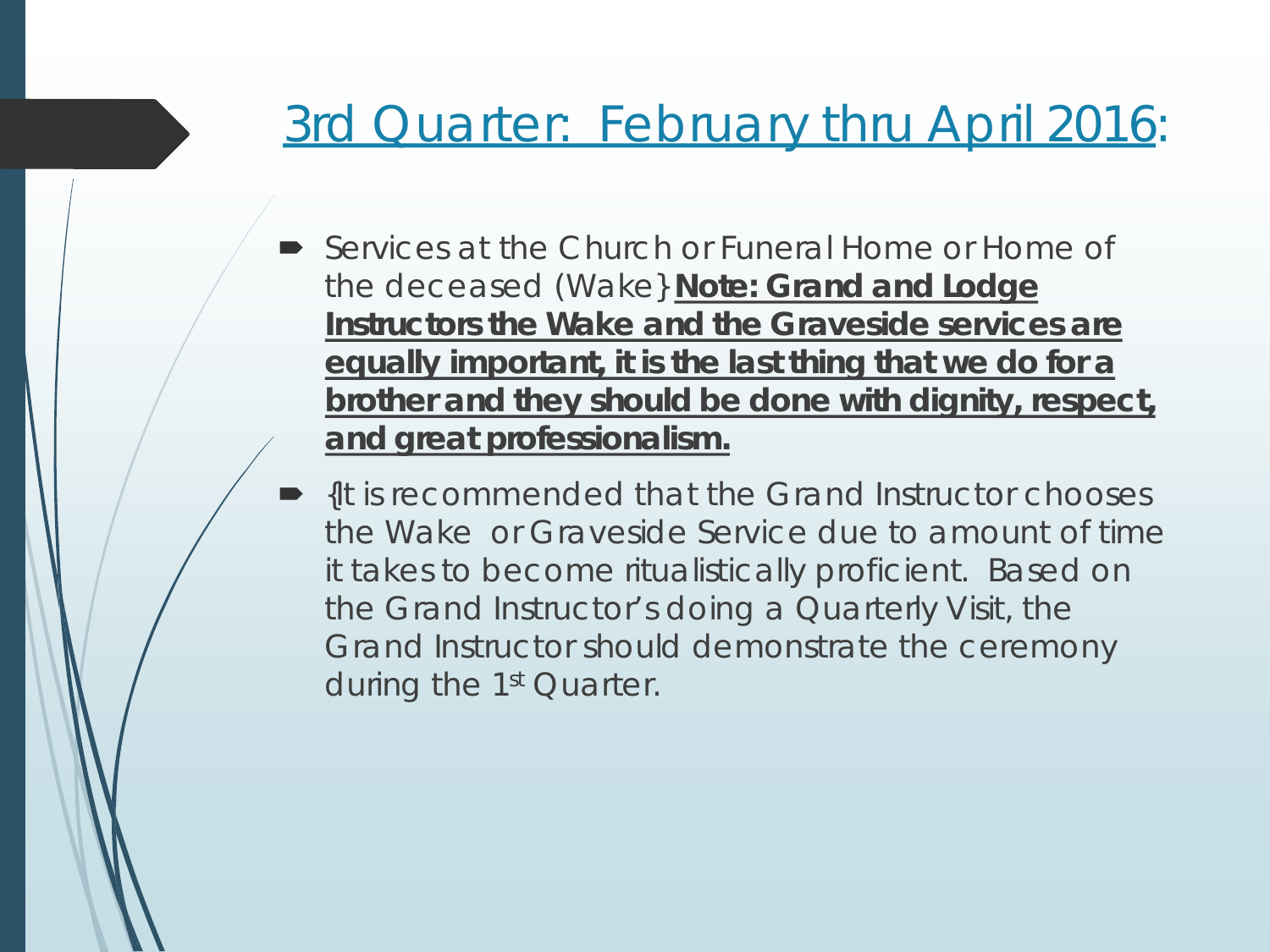- Services continued The lodge should practice with the Grand Instructor during the 2"d Quarter. The lodge should show proficiency, and the Grand Instructor should make the necessary corrections during the 3rd Quarter. The lodge should show suitable proficiency during the 4th Quarter). *\*Required*
- Graveside Services (See note above). *\*Required*
- Protocol.\*Required
- Duties of the Secretary and Treasurer with respect to Grand Lodge Reports. \*Required
- 3rd Degree Master Mason Core Curriculum (To be used for new candidates and does not be have to be taught in a particular quarter).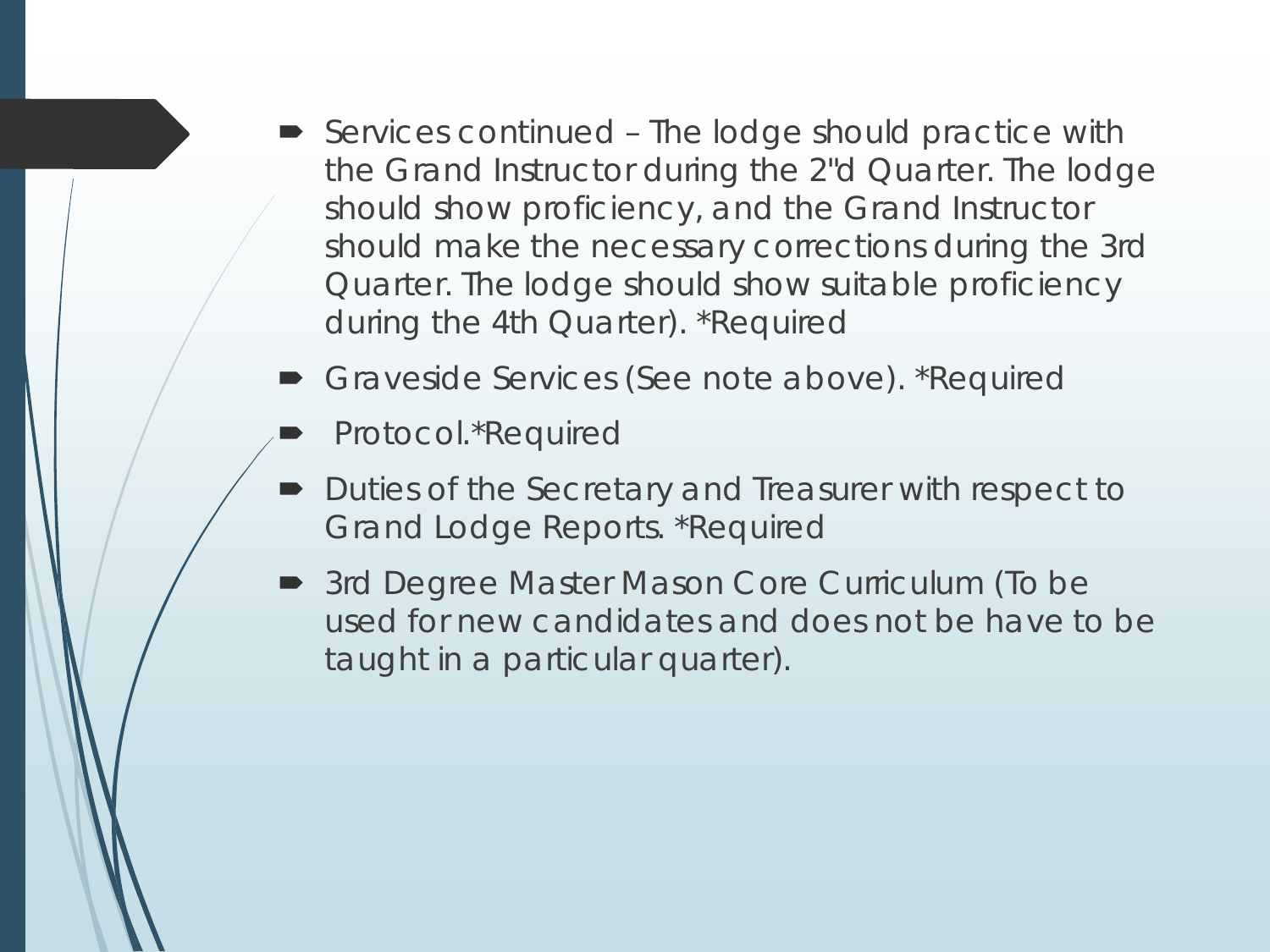- Due Guard/Sign of Master Mason
- Real Grip of Master Mason
- **Grand Hailing Sign**
- Grand Honors (Public and Private)
- Which two Grand Lodge line officers are supposed to receive Grand Honors?
- What is our current Grand Master's position on the wearing of a hat inside of a church?
- Ecclesiastes Chapter 12
- **Dealing Legend of Hiram Abiff (See Historical Account in Ritual;** 1 King 5, 2 Chron. 2:13, 2 Chron. 2:3, and1 Kings 7: 13- 14).
- **Trowel**
- The Life of Solomon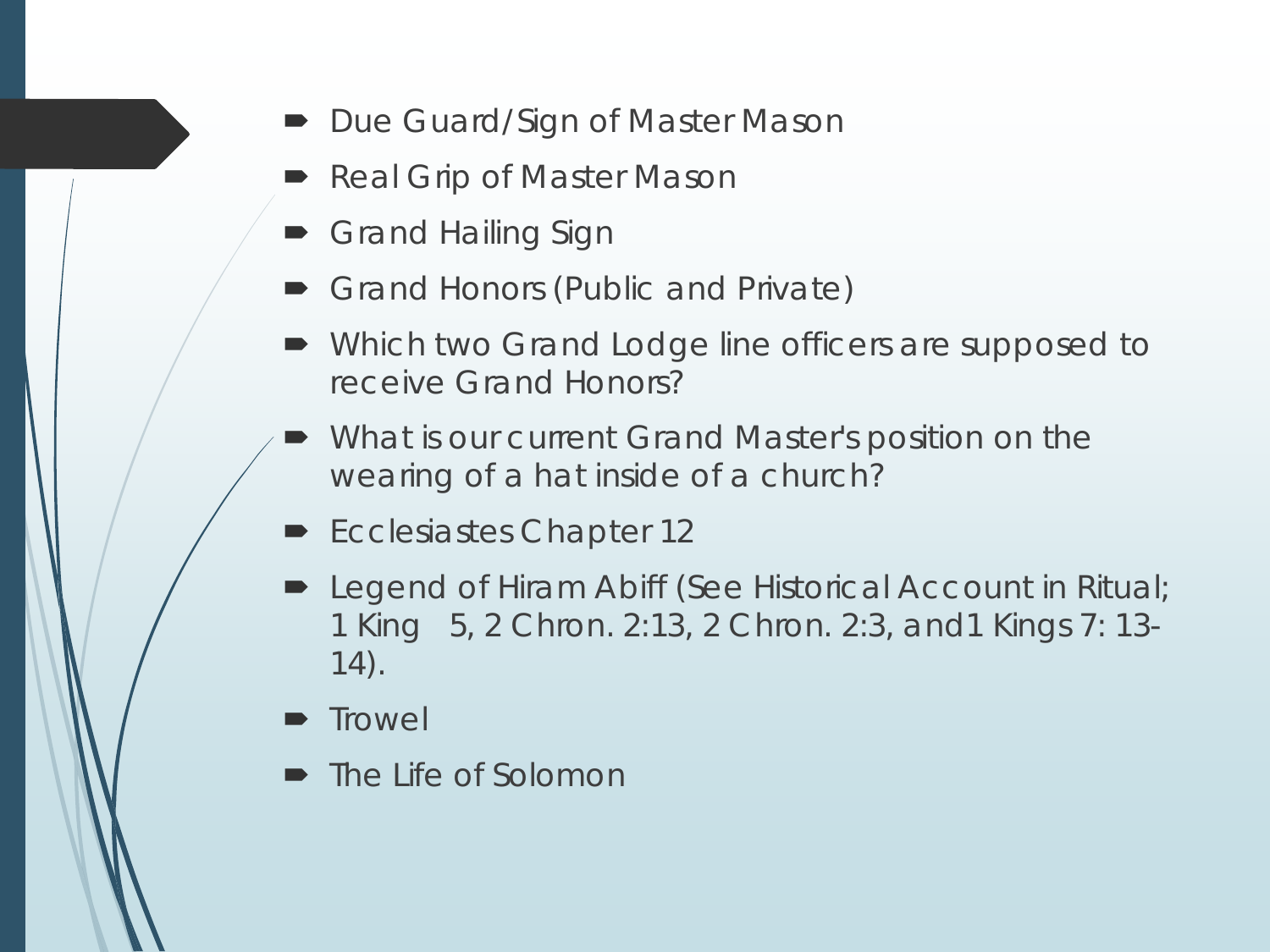## **4th Quarter May thru July 2016**

- Reception of Grand Lodge Officers on an official/nonofficial visitation to District/Zone Area Meetings. \* Required (Pages 29 and 30 of the Protocol Manual)
- How to conduct a more efficient Lodge Meeting.\*Required
- How to enter the Lodge on 3, 5, and 7 (Only at the request of the Worshipful Master). How to walk the Tyler's Sword? *\*Required*
- 3rd Degree Master Mason Core Curriculum continued - {To be used for new candidates and does not be have to be taught in a particular quarter).